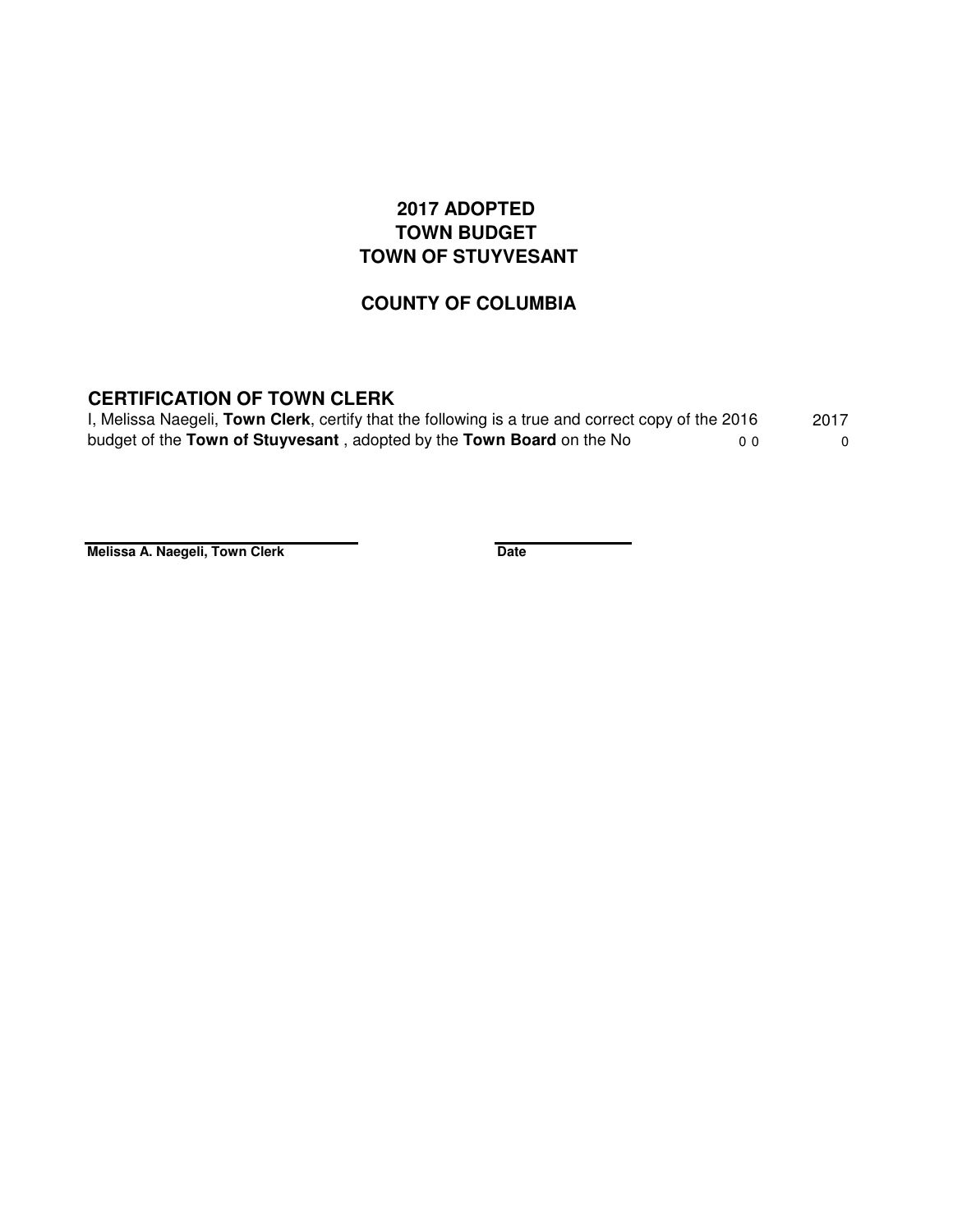|           | <b>TOWN OF STUYVESANT</b> |                               |                                                    |                                                     |                                                    |
|-----------|---------------------------|-------------------------------|----------------------------------------------------|-----------------------------------------------------|----------------------------------------------------|
|           |                           |                               |                                                    |                                                     | 2017                                               |
|           |                           | <b>Appropriations</b>         | <b>REVENUES</b>                                    | <b>APPROPRIATED</b><br><b>FUND BALANCE</b>          | <b>TAXES</b>                                       |
|           |                           |                               |                                                    |                                                     |                                                    |
| A         | <b>GENERAL</b>            | 464,221.00                    | 270,925.00<br>$\frac{1}{2}$                        | 30,000.00                                           | 163,296.00                                         |
| <b>DA</b> | <b>HIGHWAY</b>            | 500,385.00                    | 240,000.00                                         | 20,000.00                                           | 240,385.00                                         |
|           |                           |                               |                                                    |                                                     |                                                    |
|           | <b>TOTAL TOWN</b>         | 964,606.00<br>\$              | 510,925.00<br>\$                                   | 50,000.00<br>$\overline{\boldsymbol{\mathfrak{s}}}$ | 403,681.00                                         |
|           | <b>LIGHTING DISTRICTS</b> |                               |                                                    |                                                     |                                                    |
|           |                           |                               |                                                    |                                                     |                                                    |
|           | <b>STUYVESANT</b>         | 11,000.00                     |                                                    |                                                     | 11,000.00                                          |
|           | <b>STUYVESANT FALLS</b>   | 10,000.00                     |                                                    | $\mathbf{r}$                                        | 10,000.00                                          |
|           |                           |                               |                                                    |                                                     |                                                    |
|           |                           |                               |                                                    |                                                     | ۰                                                  |
|           | <b>FIRE DISTRICTS</b>     |                               |                                                    |                                                     |                                                    |
|           |                           |                               |                                                    |                                                     |                                                    |
|           | <b>STUYVESANT</b>         |                               |                                                    |                                                     | 145,521.00                                         |
|           | <b>STUYVESANT FALLS</b>   |                               |                                                    |                                                     | 65,182.00                                          |
|           |                           |                               |                                                    |                                                     |                                                    |
|           | <b>LIBRARY DISTRICTS</b>  |                               |                                                    |                                                     | 27,840.00                                          |
|           | <b>LIBRARY</b>            | $\overline{\phantom{a}}$      |                                                    |                                                     |                                                    |
|           |                           |                               |                                                    |                                                     |                                                    |
|           |                           |                               |                                                    |                                                     | ۰                                                  |
|           |                           |                               |                                                    |                                                     |                                                    |
|           |                           |                               |                                                    |                                                     |                                                    |
|           |                           |                               |                                                    |                                                     |                                                    |
|           |                           |                               |                                                    |                                                     |                                                    |
|           |                           |                               |                                                    |                                                     |                                                    |
|           |                           |                               |                                                    |                                                     |                                                    |
|           |                           |                               |                                                    |                                                     |                                                    |
|           | <b>GRAND TOTAL</b>        | 985,606.00<br>$\overline{\$}$ | $\overline{\boldsymbol{\mathsf{s}}}$<br>510,925.00 | $\overline{\boldsymbol{\mathsf{s}}}$<br>50,000.00   | $\overline{\boldsymbol{\mathsf{s}}}$<br>663,224.00 |
|           |                           |                               |                                                    |                                                     |                                                    |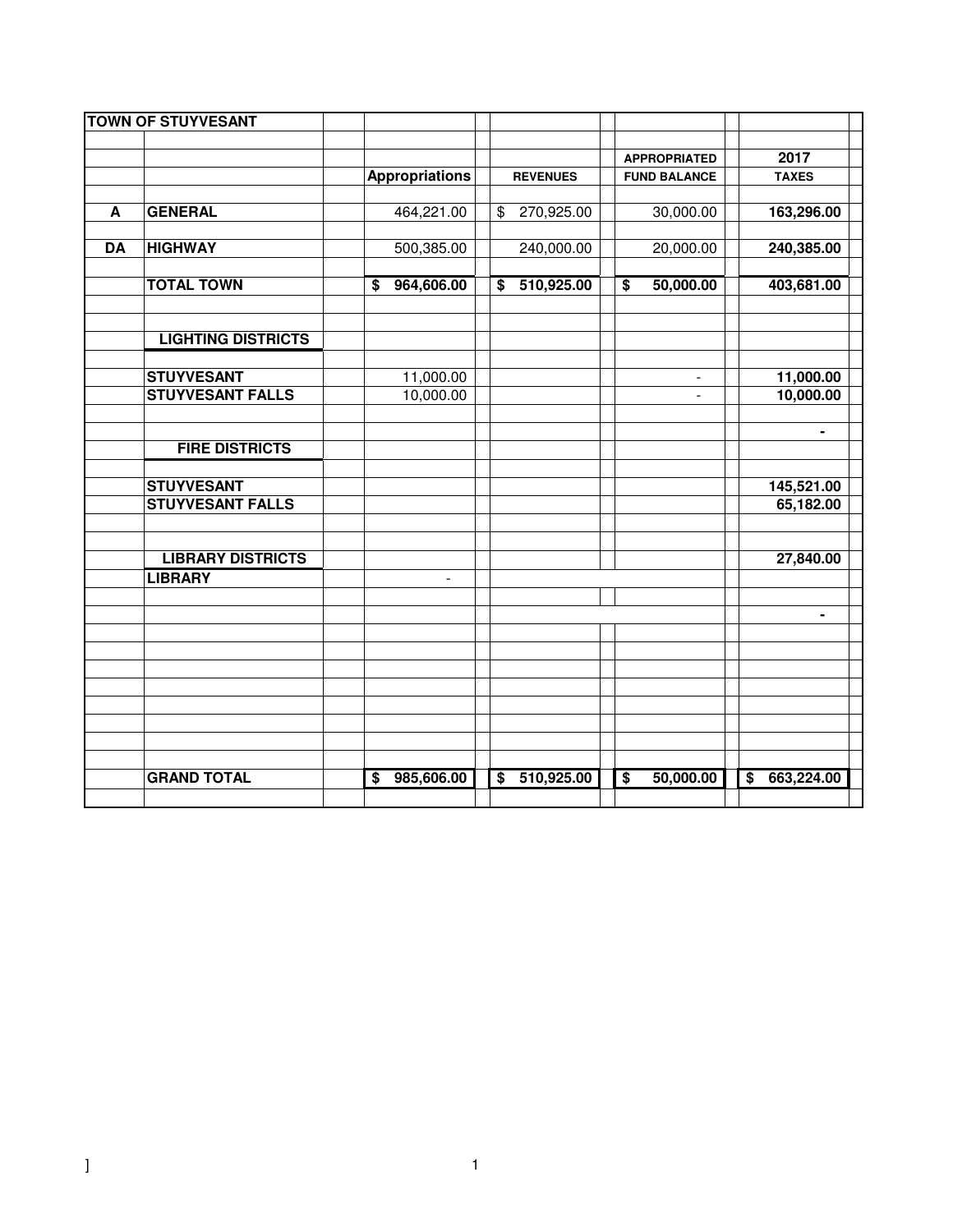| <b>TOWN OF STUYVESANT</b>    |         |               |               | <b>GENERAL FUND APPROPRIATIONS</b> |                 |                    |
|------------------------------|---------|---------------|---------------|------------------------------------|-----------------|--------------------|
|                              |         |               |               | <b>ADOPTED</b>                     | <b>TENATIVE</b> | <b>PRELIMINARY</b> |
| <b>GENERAL GOV'T SUPPORT</b> |         | <b>ACTUAL</b> | <b>ACTUAL</b> | <b>BUDGET</b>                      | <b>BUDGET</b>   | <b>BUDGET</b>      |
|                              |         | 2014          | 2015          | 2016                               | 2017            | 2017               |
|                              |         |               |               |                                    |                 |                    |
| <b>TOWN BOARD</b>            |         |               |               |                                    |                 |                    |
| <b>Personal Service</b>      | A1010.1 | 11,980.00     | 11,980.00     | 11,980.00                          | 11,980.00       | 11,980.00          |
| Contractual                  | A1010.4 | 84.00         | 90.00         | 500.00                             | 500.00          | 643.00             |
| <b>TOTAL</b>                 |         | 12,064.00     | 12,070.00     | 12,480.00                          | 12,480.00       | 12.623.00          |
| <b>TOWN JUSTICE</b>          |         |               |               |                                    |                 |                    |
| <b>Personal Service</b>      | A1110.1 | 21,276.00     | 21,276.20     | 16,810.00                          | 16,810.00       | 16,810.00          |
| Personal Service - Clerk     | A1110.1 |               |               | 4,555.00                           | 4,555.00        | 4,555.00           |
| Contractual                  | A1110.4 | 6,517.00      | 5,580.70      | 5,875.00                           | 7,500.00        | 7,571.00           |
| <b>TOTAL</b>                 |         | 27,793.00     | 26,856.90     | 27,240.00                          | 28,865.00       | 28,936.00          |
| <b>SUPERVISOR</b>            |         |               |               |                                    |                 |                    |
| Personal Service             | A1220.1 | 7,535.00      | 7,535.00      | 7,535.00                           | 7,535.00        | 7,535.00           |
| Contractual                  | A1220.4 | 411.00        | 143.82        | 2,000.00                           | 2,000.00        | 1,500.00           |
|                              |         |               |               |                                    |                 |                    |
| <b>TOTAL</b>                 |         | 7,946.00      | 7,678.82      | 9,535.00                           | 9,535.00        | 9,035.00           |
| <b>BOOKKEEPER</b>            |         |               |               |                                    |                 |                    |
| <b>Personal Service</b>      | A1320.1 |               | 2,749.97      |                                    |                 |                    |
| Contractual                  | A1320.4 | 11,000.00     | 16.282.22     | 24,000.00                          | 15,000.00       | 16,000.00          |
| <b>TOTAL</b>                 |         | 11,000.00     | 19,032.19     | 24,000.00                          | 15,000.00       | 16,000.00          |
| <b>ASSESSORS</b>             |         |               |               |                                    |                 |                    |
| <b>Personal Service</b>      | A1355.1 | 19,915.00     | 19,915.00     | 17,190.00                          | 17,190.00       | 17,190.00          |
| <b>Personal Service</b>      | A1355.1 |               |               | 3,120.00                           | 3,120.00        | 3,120.00           |
| Contractual                  | A1355.4 | 2,300.00      | 3,810.00      | 3,000.00                           | 3,000.00        | 2,500.00           |
| <b>TOTAL</b>                 |         | 22,215.00     | 23,725.00     | 23,310.00                          | 23,310.00       | 22,810.00          |
| <b>TOWN CLERK-COLLECTOR</b>  |         |               |               |                                    |                 |                    |
| <b>Personal Service</b>      | A1410.1 | 23,183.00     | 23,183.00     | 23,183.00                          | 23.643.00       | 23.643.00          |
| Contractual                  | A1410.4 | 8,032.00      | 6.363.80      | $\overline{8,000.00}$              | 7,000.00        | 8.500.00           |
| <b>TOTAL</b>                 |         |               |               |                                    |                 |                    |
|                              |         | 31,215.00     | 29,546.80     | 31,183.00                          | 30,643.00       | 32,143.00          |
|                              |         |               |               |                                    |                 |                    |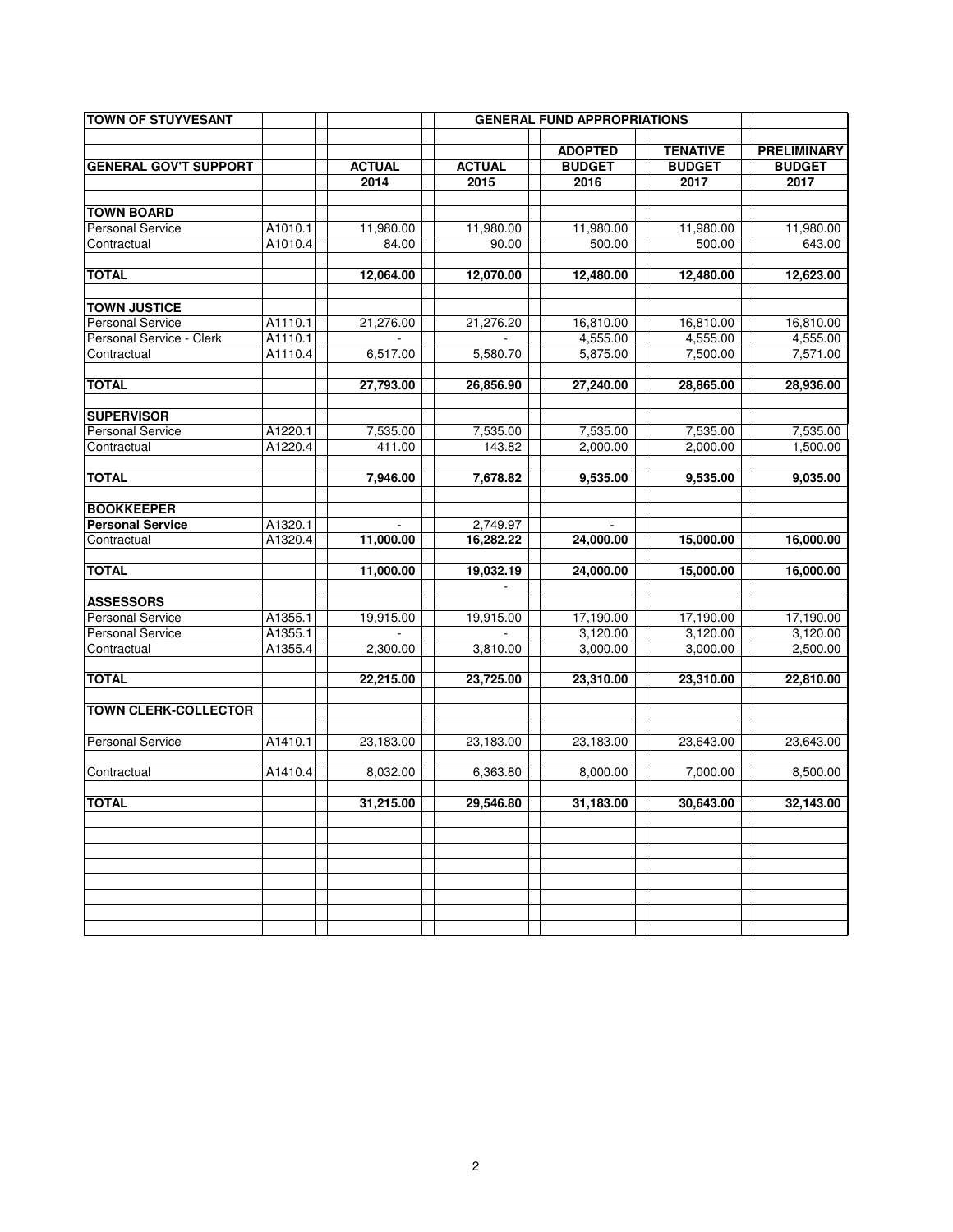| <b>TOWN OF STUYVESANT</b>   |         |                  |                  | <b>GENERAL FUND APPROPRIATIONS</b> |                                  |                                     |
|-----------------------------|---------|------------------|------------------|------------------------------------|----------------------------------|-------------------------------------|
| <b>GENERAL GOVT SUPPORT</b> |         | <b>ACTUAL</b>    | <b>ACTUAL</b>    | <b>ADOPTED</b><br><b>BUDGET</b>    | <b>TENATIVE</b><br><b>BUDGET</b> | <b>PRELIMINARY</b><br><b>BUDGET</b> |
|                             |         | 2014             | 2015             | 2016                               | 2017                             | 2017                                |
|                             |         |                  |                  |                                    |                                  |                                     |
| <b>ATTORNEY</b>             | A1420.4 | 8,813.00         | 14,447.50        | 25,000.00                          | 25,000.00                        | 25,000.00                           |
| <b>ENGINEER</b>             | A1440.4 | 2,685.00         | 1,400.45         | 3,000.00                           | 2,000.00                         | 2,000.00                            |
| <b>BUILDINGS</b>            |         |                  |                  |                                    |                                  |                                     |
| Personal Service            | A1620.1 | 5,383.00         | 990.00           | 2,000.00                           | 4,000.00                         | 4,000.00                            |
| Contractual                 | A1620.4 | 16,765.00        | 13,674.47        | 22,000.00                          | 21,000.00                        | 21,000.00                           |
| <b>TOTAL</b>                |         | 22,148.00        | 14,664.47        | 24,000.00                          | 25,000.00                        | 25,000.00                           |
| <b>SPECIAL ITEMS</b>        |         |                  |                  |                                    |                                  |                                     |
| Unallocated Ins             | A1910.1 | 18,804.00        | 19,031.78        | 20,000.00                          | 20,000.00                        | 20,000.00                           |
| <b>Municipal Dues</b>       | A1920.2 | 600.00           | 699.00           | 850.00                             | 850.00                           | 850.00                              |
| Contingent                  | A1990.4 |                  |                  | 7,500.00                           | 7,500.00                         | 7,500.00                            |
| <b>TOTAL</b>                |         | 19,404.00        | 19,730.78        | 28,350.00                          | 28,350.00                        | 28,350.00                           |
| <b>TOTAL GENERAL GOVT</b>   |         | \$<br>165,283.00 | \$<br>166,402.94 | \$<br>208,098.00                   | \$<br>200,183.00                 | \$<br>201,897.00                    |
| <b>PUBLIC SAFETY</b>        |         |                  |                  |                                    |                                  |                                     |
| <b>TRAFFIC CONTROL</b>      |         |                  |                  |                                    |                                  |                                     |
| Contractual                 | A3010.4 | 654.00           | 352.60           | 1,200.00                           | 1,200.00                         | 1,200.00                            |
| <b>ANIMAL CONTROL</b>       |         |                  |                  |                                    |                                  |                                     |
| <b>Personal Service</b>     | A3510.1 | 3,500.00         | 3,500.00         | 3,500.00                           | 3,500.00                         | 3,500.00                            |
| Contractual                 | A3510.4 |                  | 915.00           | 700.00                             | 700.00                           | 1,000.00                            |
| <b>TOTAL</b>                |         | 3,500.00         | 4,415.00         | 4,200.00                           | 4,200.00                         | 4,500.00                            |
| <b>CODE ENFORCEMENT</b>     |         |                  |                  |                                    |                                  |                                     |
| Personal Service            | A3620.1 | 21,990.00        | 21,990.00        | 22,429.00                          | 22,429.00                        | 22,429.00                           |
| Contractual                 | A3620.4 | 2,251.00         | 1,483.61         | 1,800.00                           | 1,800.00                         | 1,800.00                            |
| <b>TOTAL</b>                |         | 24,241.00        | 23,473.61        | 24,229.00                          | 24,229.00                        | 24,229.00                           |
| <b>TOTAL PUBLIC SAFETY</b>  |         | \$<br>28,395.00  | \$<br>28,241.21  | \$<br>29,629.00                    | \$<br>29,629.00                  | \$<br>29,929.00                     |
|                             |         |                  |                  |                                    |                                  |                                     |
|                             |         |                  |                  |                                    |                                  |                                     |
|                             |         |                  |                  |                                    |                                  |                                     |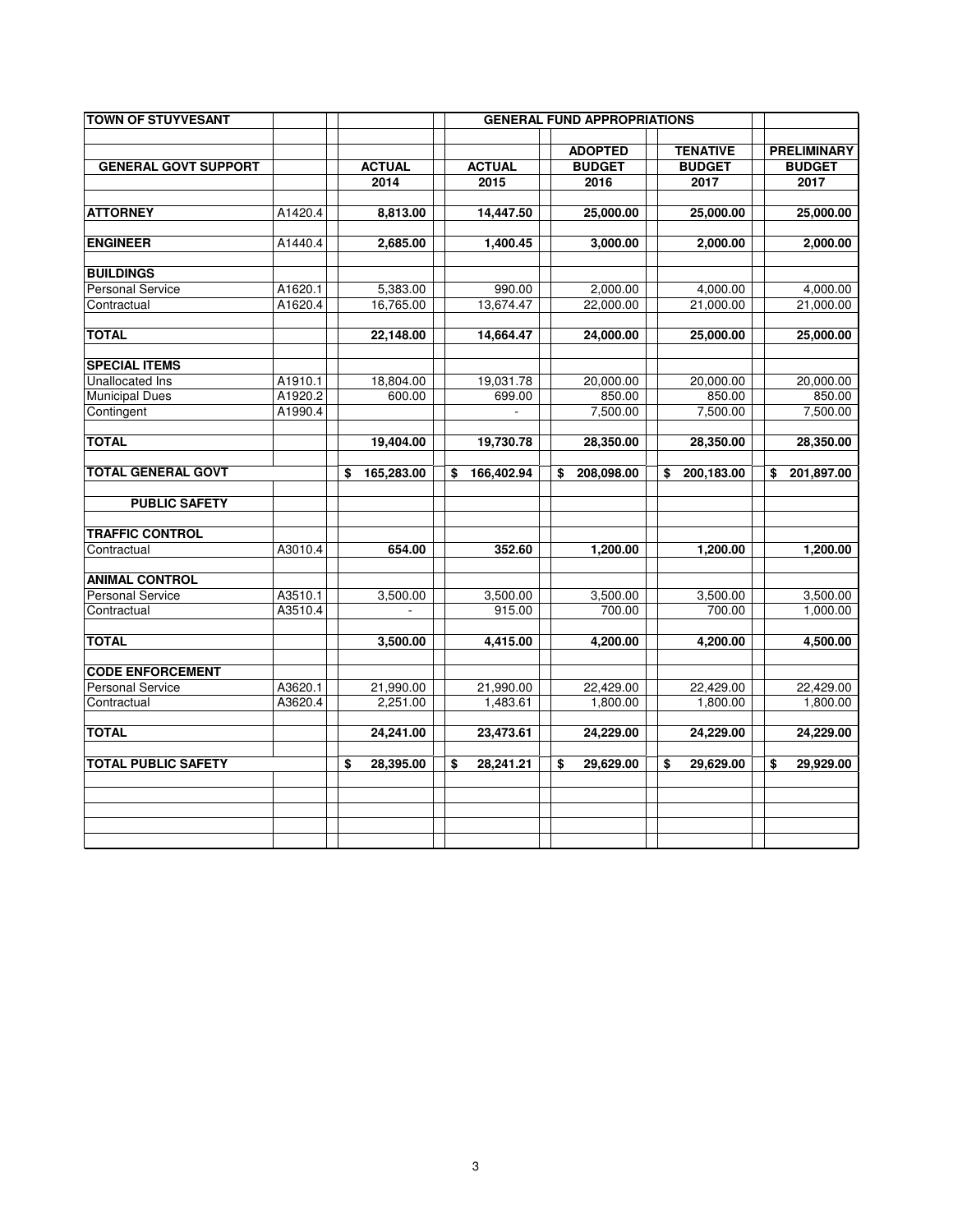| <b>TOWN OF STUYVESANT</b>           |         | <b>GENERAL FUND APPROPRIATIONS</b> |                |    |               |    |                |    |                 |    |                    |  |
|-------------------------------------|---------|------------------------------------|----------------|----|---------------|----|----------------|----|-----------------|----|--------------------|--|
|                                     |         |                                    |                |    |               |    |                |    |                 |    |                    |  |
|                                     |         |                                    |                |    | <b>ACTUAL</b> |    | <b>ADOPTED</b> |    | <b>TENATIVE</b> |    | <b>PRELIMINARY</b> |  |
|                                     |         |                                    | <b>ACTUAL</b>  |    | <b>BUDGET</b> |    | <b>BUDGET</b>  |    | <b>BUDGET</b>   |    | <b>BUDGET</b>      |  |
|                                     |         |                                    | 2014           |    | 2015          |    | 2016           |    | 2017            |    | 2017               |  |
|                                     |         |                                    |                |    |               |    |                |    |                 |    |                    |  |
| <b>TRANSPORTATION</b>               |         |                                    |                |    |               |    |                |    |                 |    |                    |  |
|                                     |         |                                    |                |    |               |    |                |    |                 |    |                    |  |
| <b>HIGHWAY SUPT</b>                 |         |                                    |                |    |               |    |                |    |                 |    |                    |  |
| <b>Personal Service</b>             | A5010.1 |                                    | 50,682.00      |    | 54,700.89     |    | 55,069.00      |    | 56,170.00       |    | 56,170.00          |  |
| Contractual                         | A5010.4 |                                    | 5,425.00       |    | 1,062.68      |    | 1,200.00       |    | 2,000.00        |    | 2,000.00           |  |
|                                     |         |                                    |                |    |               |    |                |    |                 |    |                    |  |
| <b>TOTAL</b>                        |         |                                    | 56,107.00      |    | 55,763.57     |    | 56,269.00      |    | 58,170.00       |    | 58,170.00          |  |
|                                     |         |                                    |                |    |               |    |                |    |                 |    |                    |  |
| <b>GARAGE</b>                       |         |                                    |                |    |               |    |                |    |                 |    |                    |  |
| Capital Expenditure                 | A5132.2 |                                    | 11,814.00      |    |               |    |                |    |                 |    |                    |  |
| Contractual                         | A5132.4 |                                    | $\mathbf{r}$   |    | 9,770.36      |    | 12,000.00      |    | 12,000.00       |    | 12,000.00          |  |
|                                     |         |                                    |                |    |               |    |                |    |                 |    |                    |  |
| <b>TOTAL</b>                        |         |                                    | 11,814.00      |    | 9,770.36      |    | 12,000.00      |    | 12,000.00       |    | 12,000.00          |  |
|                                     |         |                                    |                |    |               |    |                |    |                 |    |                    |  |
|                                     |         |                                    | $\blacksquare$ |    |               |    |                |    |                 |    |                    |  |
| <b>TOTAL TRANSPORTATION</b>         |         | \$                                 |                | \$ |               |    |                | \$ |                 | \$ |                    |  |
|                                     |         |                                    | 67,921.00      |    | 65,533.93     | \$ | 68,269.00      |    | 70,170.00       |    | 70,170.00          |  |
|                                     |         |                                    |                |    |               |    |                |    |                 |    |                    |  |
|                                     |         |                                    |                |    |               |    |                |    |                 |    |                    |  |
| <b>ECONOMIC ASSISTANCE</b>          |         |                                    |                |    |               |    |                |    |                 |    |                    |  |
| <b>&amp; OPPORTUNITY</b>            |         |                                    |                |    |               |    |                |    |                 |    |                    |  |
|                                     |         |                                    |                |    |               |    |                |    |                 |    |                    |  |
|                                     |         |                                    |                |    |               |    |                |    |                 |    |                    |  |
| <b>MEALS ON WHEELS</b>              | A6410.4 |                                    | $\blacksquare$ |    | 2,978.00      |    | 3,500.00       |    | 3,500.00        |    | 3,500.00           |  |
|                                     |         |                                    |                |    |               |    |                |    |                 |    |                    |  |
| <b>VETERANS SERVICE</b>             | A6510.4 |                                    | 1,200.00       |    | 1,200.00      |    | 1,200.00       |    | 1,200.00        |    | 1,200.00           |  |
|                                     |         |                                    |                |    |               |    |                |    |                 |    |                    |  |
| <b>AGED PROGRAMS</b>                | A6772.4 |                                    | 5,508.00       |    | 2,650.00      |    | 2,650.00       |    | 2,650.00        |    | 2,650.00           |  |
|                                     |         |                                    |                |    |               |    |                |    |                 |    |                    |  |
|                                     |         |                                    |                |    |               |    |                |    |                 |    |                    |  |
| <b>TOTAL ECONOMIC</b>               |         | \$                                 | 6,708.00       | \$ | 6,828.00      |    | \$<br>7,350.00 | \$ | 7,350.00        | \$ | 7,350.00           |  |
| <b>ASSISTANCE &amp; OPPORTUNITY</b> |         |                                    |                |    |               |    |                |    |                 |    |                    |  |
|                                     |         |                                    |                |    |               |    |                |    |                 |    |                    |  |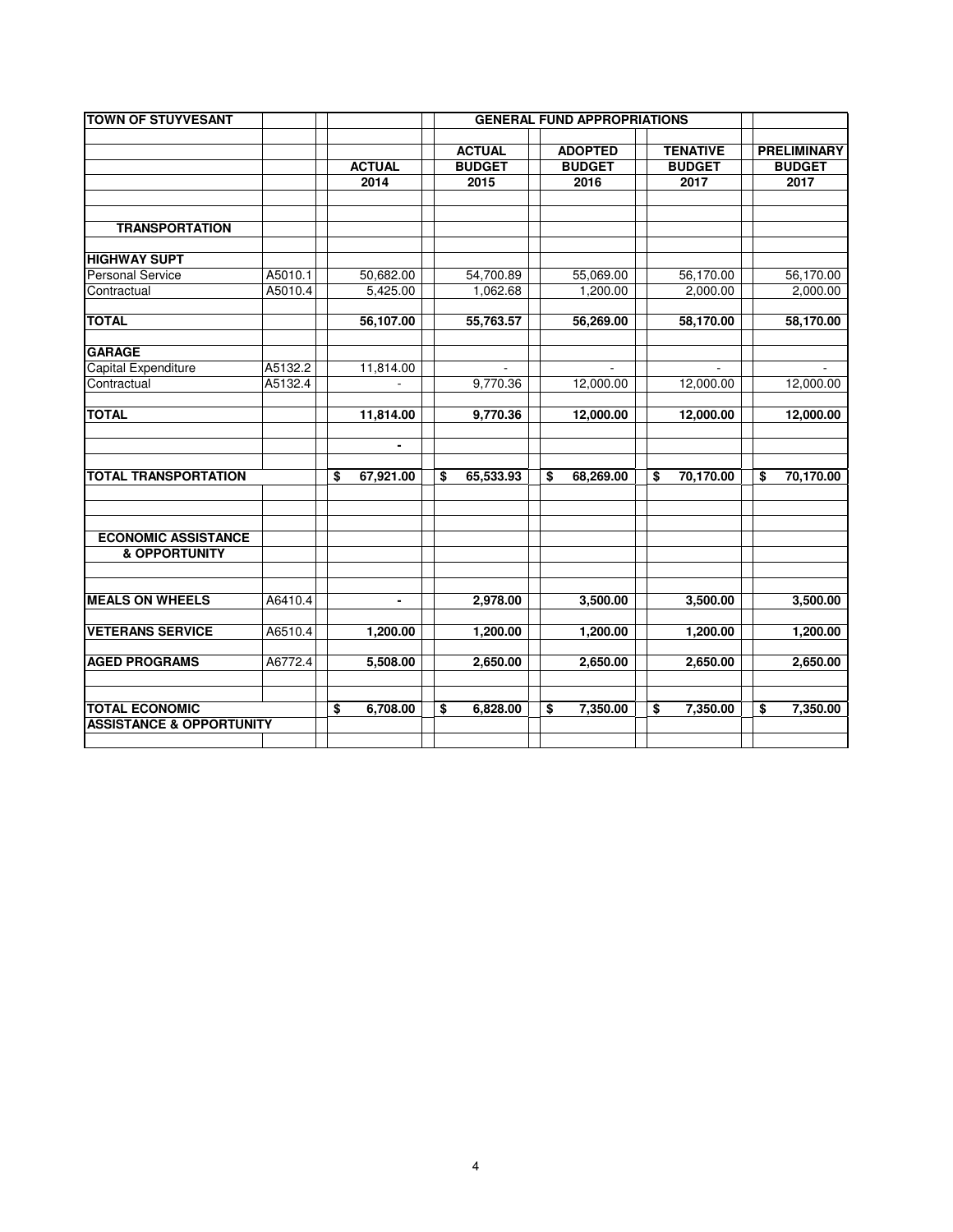| <b>TOWN OF STUYVESANT</b>       |          |    |               |                 | <b>GENERAL FUND APPROPRIATIONS</b> |                 |                    |
|---------------------------------|----------|----|---------------|-----------------|------------------------------------|-----------------|--------------------|
|                                 |          |    |               |                 | <b>ADOPTED</b>                     | <b>TENATIVE</b> | <b>PRELIMINARY</b> |
|                                 |          |    | <b>ACTUAL</b> | <b>ACTUAL</b>   | <b>BUDGET</b>                      | <b>BUDGET</b>   | <b>BUDGET</b>      |
| <b>CULTURE &amp; RECREATION</b> |          |    | 2014          | 2015            | 2016                               | 2017            | 2017               |
|                                 |          |    |               |                 |                                    |                 |                    |
| <b>PARKS</b>                    |          |    |               |                 |                                    |                 |                    |
| <b>Personal Service</b>         | A7110.1  |    | 3,024.00      | 5,506.39        | 6,000.00                           | 6,000.00        | 6,000.00           |
| Contractual                     | A7110.4  |    | 3.081.00      | 1.776.36        | 3,000.00                           | 3,000.00        | 3,000.00           |
| <b>TOTAL PARKS</b>              |          |    | 6,105.00      | 7,282.75        | 9,000.00                           | 9,000.00        | 9,000.00           |
|                                 |          |    |               |                 |                                    |                 |                    |
| YOUTH PROGRAMS                  | A7310.4  |    | 2,125.00      | 1,520.00        | 3,000.00                           | 3,000.00        | 3,000.00           |
| <b>HISTORIAN</b>                | A7110.4  |    |               | 572.38          | 500.00                             | 500.00          | 1,000.00           |
|                                 |          |    |               |                 |                                    |                 |                    |
| <b>CELEBRATIONS</b>             | A7550.4  |    | 2,359.00      | 5,267.97        | 2,000.00                           | 2,000.00        | 2,000.00           |
| <b>TOTAL CULTURAL &amp; REC</b> |          | \$ | 10,589.00     | \$<br>14,643.10 | \$<br>14,500.00                    | \$<br>14,500.00 | \$<br>15,000.00    |
|                                 |          |    |               |                 |                                    |                 |                    |
| <b>HOME &amp; COMM SERVICES</b> |          |    |               |                 |                                    |                 |                    |
|                                 |          |    |               |                 |                                    |                 |                    |
| <b>ZONING</b>                   |          |    |               |                 |                                    |                 |                    |
| <b>Personal Service</b>         | A8010.10 |    |               |                 |                                    |                 |                    |
| Personal Service - Clerk        | A8010.11 |    | 2,705.00      |                 | 2,500.00                           | 2,500.00        | 2,500.00           |
| Personal Service - Board        | A8010.12 |    |               | 985.00          | 3,100.00                           | 3,100.00        | 3,100.00           |
| Contractual                     | A8010.4  |    | 1,098.00      | 322.89          | 1,000.00                           | 1,000.00        | 1,000.00           |
| <b>TOTAL</b>                    |          |    | 3,803.00      | 1,307.89        | 6,600.00                           | 6,600.00        | 6,600.00           |
|                                 |          |    |               |                 |                                    |                 |                    |
| <b>PLANNING</b>                 |          |    |               |                 |                                    |                 |                    |
| Personal Service - Clerk        | A8020.11 |    | 3,270.00      | 1,746.25        | 2,500.00                           | 2,500.00        | 2,500.00           |
| Personal Service - Board        | A8020.12 |    |               | 1,750.00        | 3,000.00                           | 3,000.00        | 3,000.00           |
| Contractual                     | A8020.40 |    | 2,506.00      | 1,492.96        | 2,000.00                           | 1,000.00        | 1,000.00           |
| <b>TOTAL</b>                    |          |    | 5,776.00      | 4,989.21        | 7,500.00                           | 6,500.00        | 6,500.00           |
|                                 |          |    |               |                 |                                    |                 |                    |
| <b>REFUSE AND GARBAGE</b>       |          |    |               |                 |                                    |                 |                    |
| <b>Personal Service</b>         | A8160.1  |    | 1,113.00      | 1,065.11        | 2,200.00                           | 2,200.00        | 2,200.00           |
| Contractual                     | A8160.4  |    | 5,499.00      | 3,115.04        | 6,000.00                           | 6,000.00        | 6,000.00           |
| <b>TOTAL</b>                    |          |    | 6,612.00      | 4,180.15        | 8,200.00                           | 8,200.00        | 8,200.00           |
| <b>CEMETERY</b>                 |          |    |               |                 |                                    |                 |                    |
| <b>Personal Service</b>         | A8810.1  |    | 4,044.00      | 1,357.50        | 2,500.00                           | 2,500.00        | 3,000.00           |
| Contractual                     | A8810.4  |    | 158.00        | 50.00           | 500.00                             | 500.00          | 1,500.00           |
|                                 |          |    |               |                 |                                    |                 |                    |
| <b>TOTAL</b>                    |          |    | 4,202.00      | 1,407.50        | 3,000.00                           | 3,000.00        | 4,500.00           |
| <b>TOTAL HOME AND</b>           |          |    |               |                 |                                    |                 |                    |
| <b>COMMUNITY SERVICES</b>       |          | \$ | 20,393.00     | \$<br>11,884.75 | \$<br>25,300.00                    | \$<br>24,300.00 | \$<br>25,800.00    |
|                                 |          |    |               |                 |                                    |                 |                    |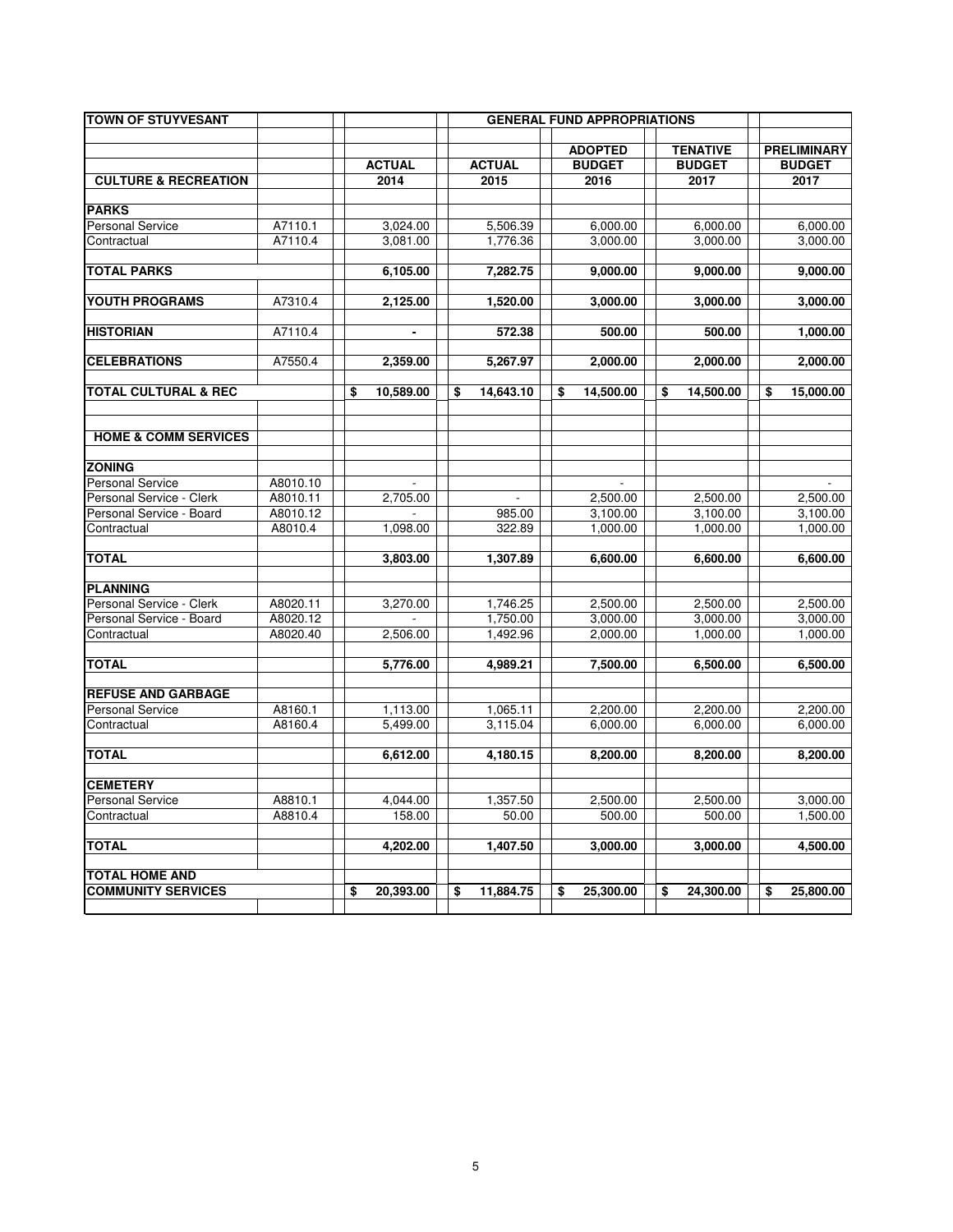| <b>TOWN OF STUYVESANT</b>   |         |                  |    |               |                  |                  |                    |
|-----------------------------|---------|------------------|----|---------------|------------------|------------------|--------------------|
|                             |         |                  |    |               |                  |                  |                    |
|                             |         |                  |    | <b>FINAL</b>  | <b>ADOPTED</b>   | <b>TENATIVE</b>  | <b>PRELIMINARY</b> |
|                             |         | <b>ACTUAL</b>    |    | <b>BUDGET</b> | <b>BUDGET</b>    | <b>BUDGET</b>    | <b>BUDGET</b>      |
|                             |         | 2014             |    | 2015          | 2016             | 2017             | 2017               |
|                             |         |                  |    |               |                  |                  |                    |
| <b>UNDISTRIBUTED</b>        |         |                  |    |               |                  |                  |                    |
| Retirement                  | A9010.8 | 17,882.00        |    | 20,310.47     | 19,000.00        | 19,000.00        | 17,000.00          |
| Social Security             | A9030.8 | 14,745.00        |    | 15,616.86     | 15,000.00        | 15,000.00        | 15,000.00          |
| <b>Disability</b>           | A9040.8 | 29.00            |    | 1,602.60      | 2,000.00         | 2,000.00         | 2,000.00           |
| Unemployment                | A9050.8 |                  |    |               | 150.00           | 150.00           | 150.00             |
| Hospitalization             | A9060.8 | 9,200.00         |    | 15,906.29     | 14,000.00        | 14,000.00        | 15,000.00          |
|                             |         |                  |    |               |                  |                  |                    |
| <b>TOTAL UNDISTRIBUTED</b>  |         | \$<br>41,856.00  | \$ | 53,436.22     | \$<br>50,150.00  | \$<br>50,150.00  | \$<br>49,150.00    |
|                             |         |                  |    |               |                  |                  |                    |
|                             |         |                  |    |               |                  |                  |                    |
| <b>DEBT SERVICES</b>        |         |                  |    |               |                  |                  |                    |
| Bond - Principal            | A9710.6 | 40,532.00        |    | 42,027.24     | 43,580.00        | 43,580.00        | 45,190.00          |
| Bond - Interest             | A9710.7 | 24,388.00        |    | 22,891.99     | 21,345.00        | 21,345.00        | 19,735.00          |
| <b>BAN</b> - Interest       | A9730.7 |                  |    |               |                  |                  |                    |
|                             |         |                  |    |               |                  |                  |                    |
| <b>Total</b>                |         | \$<br>64,920.00  | \$ | 64,919.23     | \$<br>64,925.00  | \$<br>64,925.00  | \$<br>64,925.00    |
|                             |         |                  |    |               |                  |                  |                    |
| <b>TOTAL APPROPRIATIONS</b> |         | \$<br>406,065.00 | \$ | 414,639.35    | \$<br>468,221.00 | \$<br>461,207.00 | \$<br>464,221.00   |
|                             |         |                  |    |               |                  |                  |                    |
|                             |         |                  |    |               |                  |                  |                    |
|                             |         |                  |    |               |                  |                  |                    |
|                             |         |                  |    |               |                  |                  |                    |
|                             |         |                  |    |               |                  |                  |                    |
|                             |         |                  |    |               |                  |                  |                    |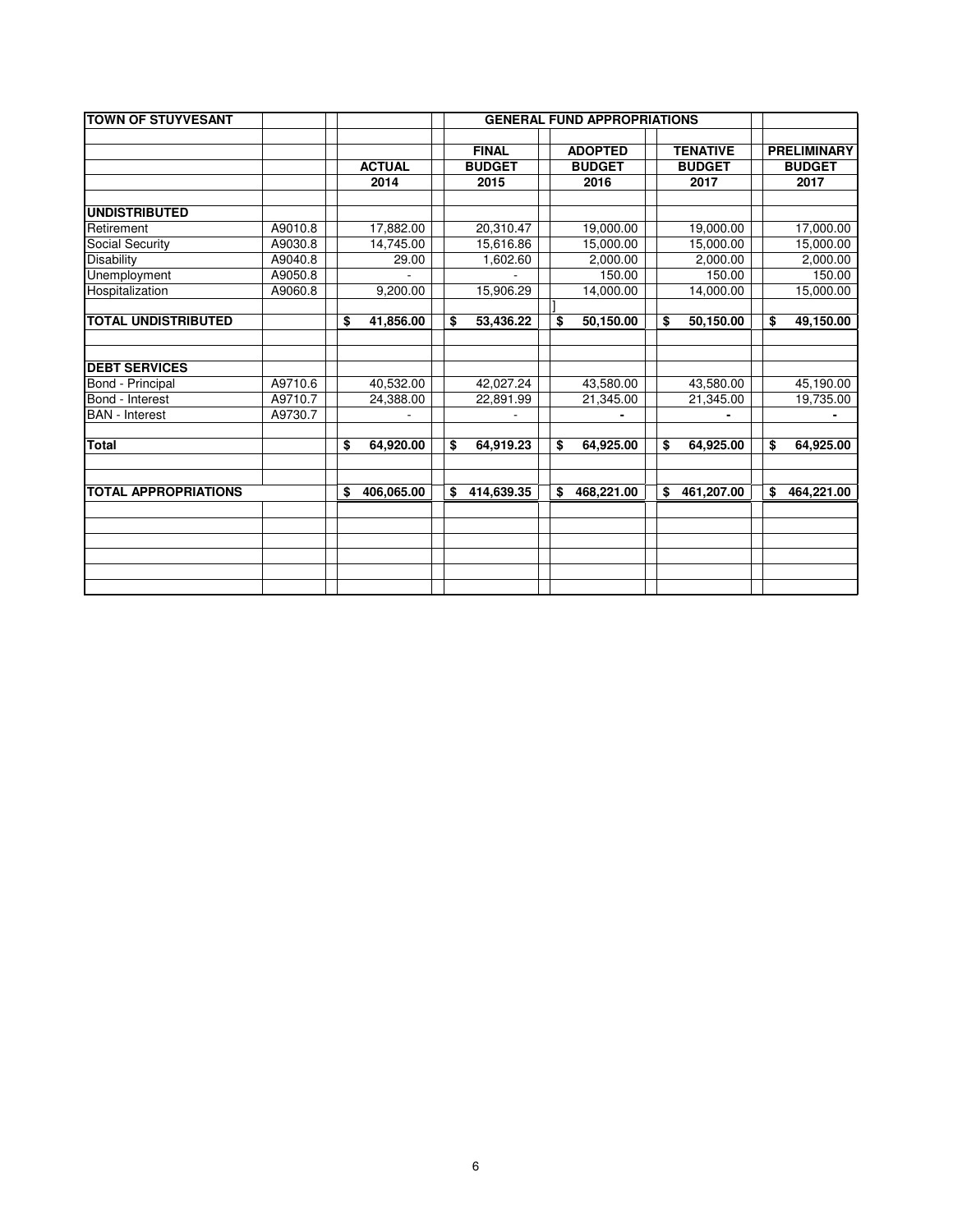| <b>TOWN OF STUYVESANT</b>           |       |               |                |                                 |                                  |                                     |
|-------------------------------------|-------|---------------|----------------|---------------------------------|----------------------------------|-------------------------------------|
|                                     |       |               |                |                                 |                                  |                                     |
|                                     |       | <b>ACTUAL</b> | <b>ACTUAL</b>  | <b>ADOPTED</b><br><b>BUDGET</b> | <b>TENATIVE</b><br><b>BUDGET</b> | <b>PRELIMINARY</b><br><b>BUDGET</b> |
|                                     |       | 2014          | 2015           | 2016                            | 2017                             | 2017                                |
| <b>REVENUES</b>                     |       |               |                |                                 |                                  |                                     |
|                                     |       |               |                |                                 |                                  |                                     |
| <b>Property Taxes</b>               | A1001 | 151,924.00    | 161,902.00     | 160,296.00                      |                                  |                                     |
| Paid in Lieu of Taxes               | A1081 | 2,304.00      | 2,460.12       | 2,000.00                        | 2,400.00                         | 2,400.00                            |
| Interest & Penalties                | A1090 | 3,047.00      | 3,624.21       | 3,000.00                        | 3,000.00                         | 3,000.00                            |
| Sales Tax                           | A1120 | 208,968.00    | 209,555.20     | 170,000.00                      | 170,000.00                       | 170,000.00                          |
| <b>Franchise Fees</b>               | A1170 | 21,349.00     | 20,579.16      | 25,800.00                       | 25,800.00                        | 25,800.00                           |
| <b>DEPARTMENTAL</b>                 |       |               |                |                                 |                                  |                                     |
| <b>Clerk Fees</b>                   | A1255 | 1,175.00      | 6,282.68       | 1,000.00                        | 1,000.00                         | 1,000.00                            |
| Impoundment fee                     | A1560 |               | 100.00         |                                 |                                  |                                     |
| Cemetery Dividends                  | A2191 | 151.00        | 79.56          | 75.00                           | 75.00                            | 75.00                               |
| <b>Zoning Fees</b>                  | A2110 | 500.00        | 225.00         | 150.00                          | 150.00                           | 100.00                              |
| <b>Planning Fees</b>                | A2115 | 135.00        |                | 150.00                          | 150.00                           | 100.00                              |
| Local Municipal Aid                 | A2389 | 11,525.00     | 11,622.53      | 11,000.00                       | 11,000.00                        | 11,000.00                           |
| <b>USE OF MONEY</b>                 |       |               |                |                                 |                                  |                                     |
| Interest                            | A2401 | 117.00        | 198.64         | 250.00                          | 250.00                           | 250.00                              |
| Rent of Real Property               | A2410 |               | $\blacksquare$ |                                 |                                  |                                     |
| <b>LICENSES</b>                     |       |               |                |                                 |                                  |                                     |
| Dog License                         | A2544 | 308.00        | 344.50         | 500.00                          | 500.00                           | 500.00                              |
| <b>Building Permits</b>             | A2555 | 10,785.00     | 5,983.00       | 5,000.00                        | 5,000.00                         | 7,000.00                            |
| Permits, other                      | A2590 | $\mathbf{r}$  | $\mathcal{L}$  |                                 | $\overline{\phantom{a}}$         | $\sim$                              |
| <b>FINES</b>                        |       |               |                |                                 |                                  |                                     |
| Fines & Forfeitures                 | A2610 | 2,998.00      | 3,578.00       | 3,000.00                        | 3,000.00                         | 3,000.00                            |
| Dog Cases                           | A2611 |               |                |                                 | $\overline{\phantom{a}}$         | $\overline{\phantom{a}}$            |
| <b>SALES OF PROP</b>                |       |               |                |                                 |                                  |                                     |
| Sale of Scrap                       | A2555 |               |                |                                 |                                  |                                     |
| <b>Historian Sales &amp; Grants</b> | A2655 | 846.00        | 374.50         | $\blacksquare$                  | $\blacksquare$                   | $\overline{\phantom{a}}$            |
| Sales of Equipment                  | A2665 | ÷.            | $\blacksquare$ | $\overline{\phantom{a}}$        | $\overline{\phantom{a}}$         | $\overline{\phantom{a}}$            |
| <b>MISCELLANEOUS</b>                |       |               |                |                                 |                                  |                                     |
| <b>Insurance Recovery</b>           | A2680 | 544.00        | 2,027.25       | $\overline{\phantom{a}}$        | $\blacksquare$                   | $\blacksquare$                      |
| Refunds                             | A2701 | 1,060.00      | 83.06          |                                 | ÷.                               | $\sim$                              |
| <b>Gifts &amp; Donations</b>        | A2705 | 3,780.00      | 2,755.00       | 1,000.00                        | 1,000.00                         | 1,000.00                            |
| Health insurance Reimbursh          | A2709 |               |                |                                 | 700.00                           | 700.00                              |
| Miscellaneous                       | A2770 | 215.00        | $\blacksquare$ | $\blacksquare$                  | $\overline{\phantom{a}}$         | $\overline{\phantom{0}}$            |
| <b>STATE AID</b>                    |       |               |                |                                 |                                  |                                     |
| Per Capita                          | A3001 | 15,207.00     | 15,207.00      | 15,000.00                       | 15,000.00                        | 15,000.00                           |
| Mortgage Tax                        | A3005 | 30,058.00     | 35,779.40      | 30,000.00                       | 30,000.00                        | 30,000.00                           |
| Other                               | A3989 | 1,436.00      |                |                                 |                                  |                                     |
|                                     |       |               |                |                                 |                                  |                                     |
| <b>TOTAL REVENUE</b>                |       | 468,432.00    | 482,760.81     | 428,221.00                      | 269,025.00                       | 270.925.00                          |
| <b>UNEXPENDED BALANCE</b>           |       |               |                |                                 |                                  |                                     |
|                                     |       | -             | 40,000.00      | 40,000.00                       | 30,000.00                        | 30,000.00                           |
|                                     |       |               |                |                                 |                                  |                                     |
| <b>TOTAL REV &amp; FUND BAL</b>     |       | 468,432.00    | 522,760.81     | 468,221.00                      | 299,025.00                       | 300,925.00                          |
|                                     |       |               |                |                                 |                                  |                                     |
|                                     |       |               |                |                                 |                                  |                                     |
|                                     |       |               |                |                                 |                                  |                                     |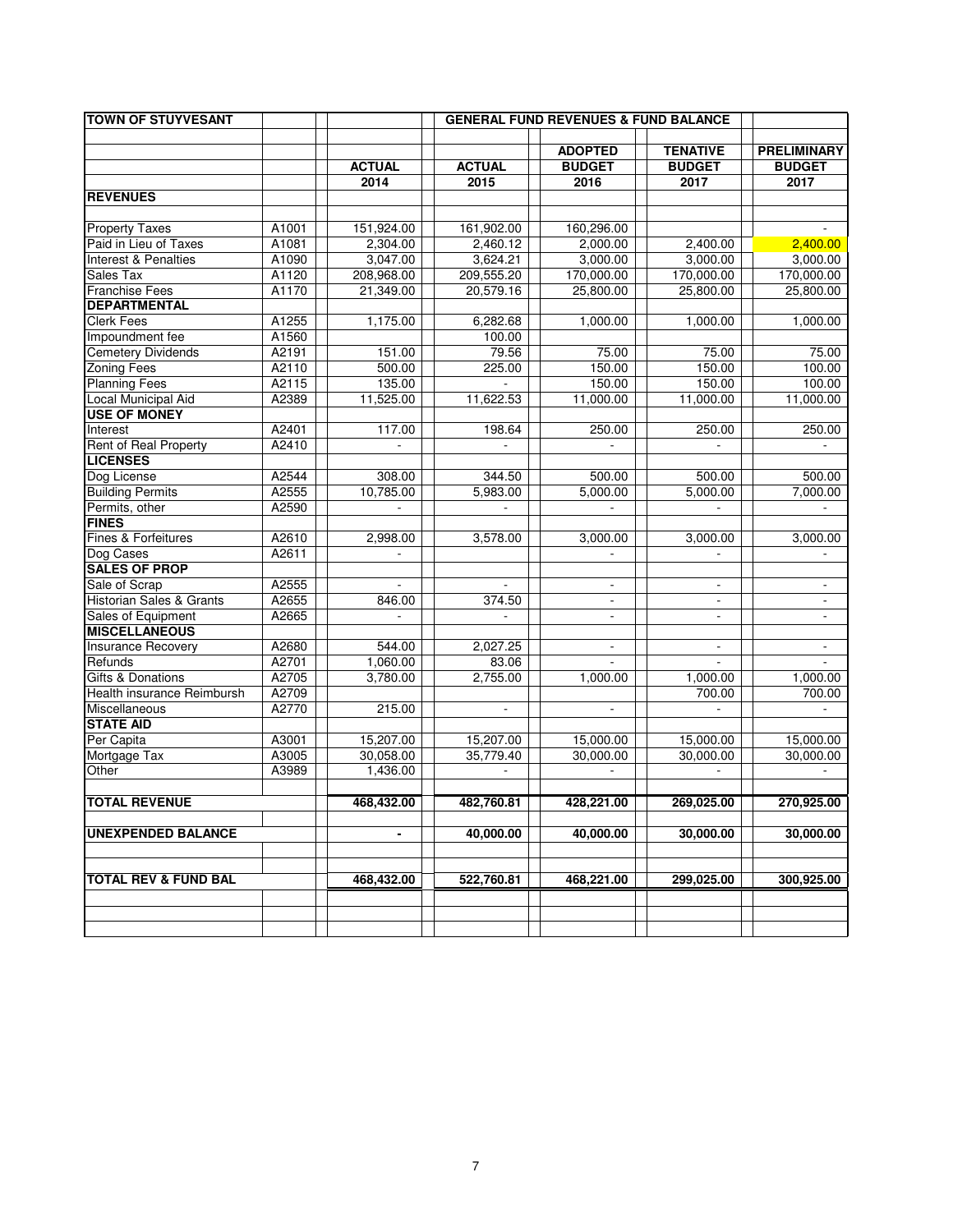| <b>TOWN OF STUYVESANT</b>   |          |                  |                  | <b>HIGHWAY FUND APPROPRIATIONS</b> |                                  |                                     |
|-----------------------------|----------|------------------|------------------|------------------------------------|----------------------------------|-------------------------------------|
|                             |          | <b>ACTUAL</b>    | <b>ACTUAL</b>    | <b>ADOPTED</b><br><b>BUDGET</b>    | <b>TENATIVE</b><br><b>BUDGET</b> | <b>PRELIMINARY</b><br><b>BUDGET</b> |
| <b>APPROPRIATIONS</b>       |          | 2014             | 2015             | 2016                               | 2017                             | 2017                                |
| <b>GENERAL REPAIRS</b>      |          |                  |                  |                                    |                                  |                                     |
| <b>Personal Service</b>     | DA5110.1 | 118,938.00       | 121, 151. 47     | 125,000.00                         | 127,500.00                       | 127,500.00                          |
| Contractual                 | DA5110.4 | 122,493.00       | 117,777.28       | 140,000.00                         | 142,000.00                       | 141,500.00                          |
| <b>TOTAL</b>                |          | 241,431.00       | 238,928.75       | 265,000.00                         | 269,500.00                       | 269,000.00                          |
| <b>IMPROVEMENTS</b>         |          |                  |                  |                                    |                                  |                                     |
| Chips                       | DA5112.2 | 73,211.00        | 74,728.00        | 70,000.00                          | 80,000.00                        | 80,000.00                           |
| Other                       | DA5112.4 |                  | 7,000.00         | 7,000.00                           | 7,000.00                         | 7,000.00                            |
| <b>TOTAL</b>                |          | 73,211.00        | 81,728.00        | 77,000.00                          | 87,000.00                        | 87,000.00                           |
| <b>MACHINERY</b>            |          |                  |                  |                                    |                                  |                                     |
| Equipment                   | DA5130.2 | 49,900.00        | 44,950.00        |                                    |                                  |                                     |
| Contracutal                 | DA5130.4 | 26,789.00        | 24,332.81        | 28,000.00                          | 28,500.00                        | 28,500.00                           |
| <b>TOTAL</b>                |          | 76,689.00        | 69,282.81        | 28,000.00                          | 28,500.00                        | 28,500.00                           |
| <b>SNOW REMOVAL</b>         |          |                  |                  |                                    |                                  |                                     |
| Snow removal equipment      | DA5142,2 |                  |                  |                                    |                                  |                                     |
| <b>Personal Service</b>     | DA5142.1 | 11,502.00        | 14,654.61        | 14,000.00                          | 15,000.00                        | 15,000.00                           |
| Contracutal                 | DA5142.4 | 32,698.00        | 17,279.66        | 27,250.00                          | 27,250.00                        | 27,250.00                           |
| <b>TOTAL</b>                |          | 44,200.00        | 31,934.27        | 41,250.00                          | 42,250.00                        | 42,250.00                           |
| <b>EMPLOYEE BENEFITS</b>    |          |                  |                  |                                    |                                  |                                     |
| Retirement                  | DA9010.8 | 21,000.00        | 16,570.65        | 22,000.00                          | 22,000.00                        | 21,000.00                           |
| Social Security             | DA9030.8 | 9,745.00         | 9,069.00         | 9,500.00                           | 9,500.00                         | 9,500.00                            |
| Disablitiy                  | DA9055.8 | 168.00           |                  | 135.00                             | 135.00                           | 135.00                              |
| Hospitalization             | DA9060.8 | 20,809.00        | 26,830.61        | 53,000.00                          | 45,000.00                        | 42,000.00                           |
| Uniforms                    | DA9089.8 | 25.00            |                  |                                    |                                  | 1,000.00                            |
| <b>TOTAL</b>                |          | 51,747.00        | 52,470.26        | 84,635.00                          | 76,635.00                        | 73,635.00                           |
| <b>TOTAL APPROPRIATIONS</b> |          | 487,278.00<br>\$ | 474,344.09<br>\$ | 495,885.00<br>\$                   | 503,885.00<br>\$                 | 500,385.00<br>\$                    |
|                             |          |                  |                  |                                    |                                  |                                     |
|                             |          |                  |                  |                                    |                                  |                                     |
|                             |          |                  |                  |                                    |                                  |                                     |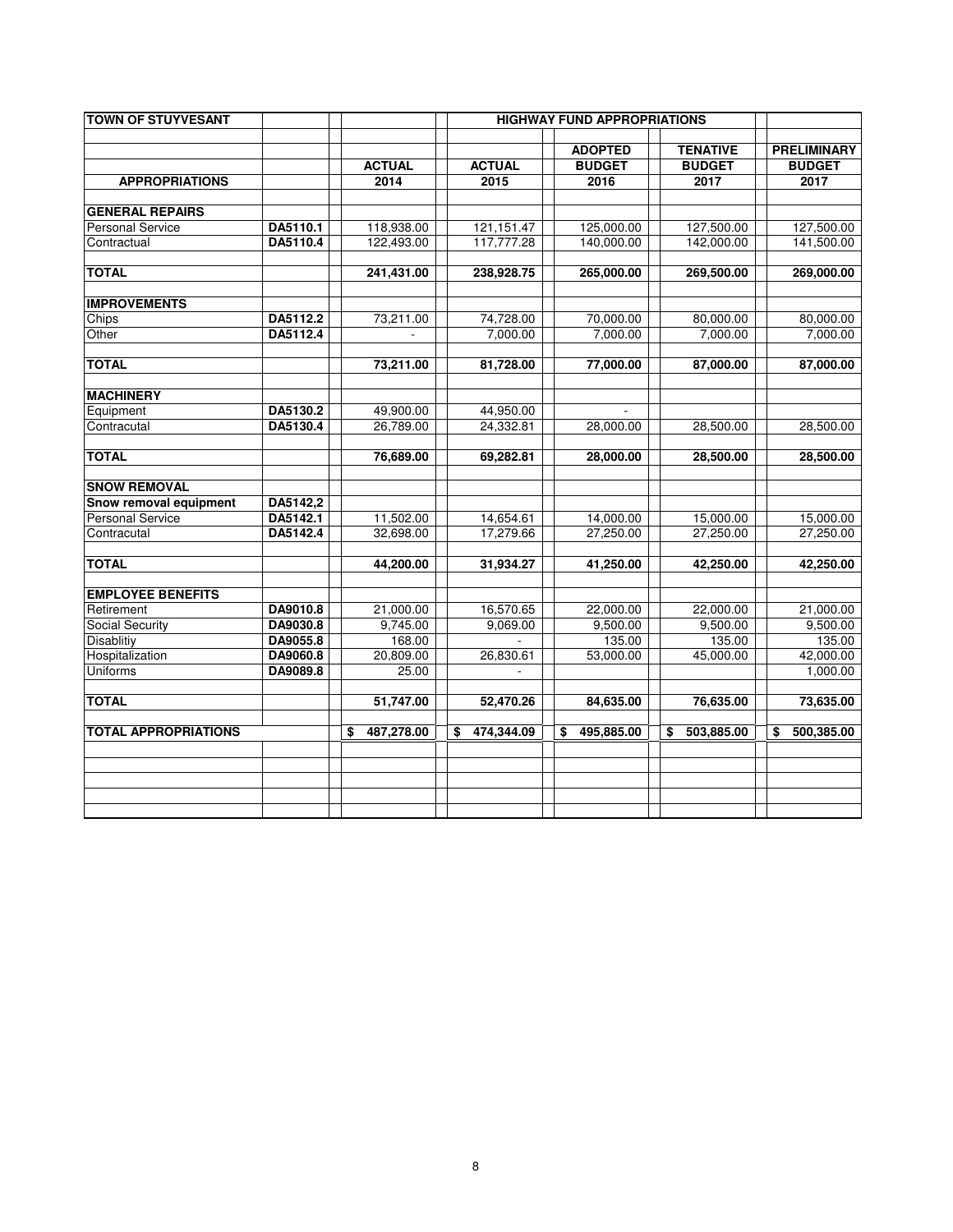| <b>TOWN OF STUYVESANT</b>        |               |                  |                          | <b>HIGHWAY FUND APPROPRIATIONS</b>              |                          |                           |
|----------------------------------|---------------|------------------|--------------------------|-------------------------------------------------|--------------------------|---------------------------|
|                                  |               |                  |                          | <b>ADOPTED</b>                                  | <b>TENATIVE</b>          | <b>PRELIMINARY</b>        |
|                                  |               | <b>ACTUAL</b>    | <b>ACTUAL</b>            | <b>BUDGET</b>                                   | <b>BUDGET</b>            | <b>BUDGET</b>             |
| <b>APPROPRIATIONS</b>            |               | 2014             | 2015                     | 2016                                            | 2017                     | 2017                      |
| <b>DEPT SERVICE</b>              |               |                  |                          |                                                 |                          |                           |
| Bond - Principal                 | DA9720.6      |                  |                          |                                                 |                          |                           |
| Bond - Interest                  | DA9720.7      | $\sim$           | $\mathbf{r}$             | $\mathbf{r}$                                    | $\sim$                   | $\blacksquare$            |
| <b>TOTAL</b>                     |               | $\blacksquare$   | $\blacksquare$           | $\blacksquare$                                  | $\blacksquare$           | $\blacksquare$            |
| <b>INTER TRANSFERS</b>           |               |                  |                          |                                                 |                          |                           |
| <b>Capital Project</b>           | DA9050.9      | $\blacksquare$   | $\blacksquare$           | $\blacksquare$                                  | $\blacksquare$           | $\blacksquare$            |
|                                  |               |                  |                          |                                                 |                          |                           |
| TOTAL APPROPRIATIONS             |               | 487,278.00<br>\$ | 474.344.09<br>S.         | 495,885.00<br>\$                                | 503,885.00<br>\$         | 500,385.00<br>S.          |
|                                  |               |                  |                          |                                                 |                          |                           |
|                                  |               |                  |                          |                                                 |                          |                           |
|                                  |               |                  |                          | <b>HIGHWAY FUND REVENUES &amp; FUND BALANCE</b> |                          |                           |
| <b>REVENUES</b>                  |               |                  |                          |                                                 |                          |                           |
| <b>Property Taxes</b>            | DA1001        | 244,698.00       | 237,625.00               | 238,885.00                                      |                          |                           |
| Sales Tax                        | <b>DA1120</b> | 135,000.00       | 135,000.00               | 138,000.00                                      | 138,000.00               | 138,000.00                |
| Service other Govt               | DA2300        | 19,010.00        | 18,210.68                | 12,000.00                                       | 12,000.00                | 12,000.00                 |
| Interest                         | DA2401        | 114.00           | 8.49                     |                                                 |                          |                           |
| <b>Equipment Rental</b>          | <b>DA2410</b> |                  | 18.20                    | $\overline{\phantom{a}}$                        | $\overline{\phantom{a}}$ | $\overline{\phantom{a}}$  |
| <b>Minor Sales</b>               | <b>DA2655</b> |                  | 14,203.39                | $\sim$                                          | $\sim$                   | $\sim$                    |
| Sale of Equpment                 | DA2655        | 2,075.00         | $\overline{\phantom{a}}$ | $\sim$                                          | $\sim$                   | $\sim$                    |
| <b>Insurance Recovery</b>        | DA2680        | 2,896.00         |                          | $\sim$                                          | $\sim$                   | $\blacksquare$            |
| <b>Refund Prior Year Expense</b> | <b>DA2701</b> | 357.00           | 7,000.00                 |                                                 | ÷                        |                           |
| Health Ins. Reimbursements       | DA2709        |                  |                          | 7,000.00                                        | 7,000.00                 | 10,000.00                 |
| S/A - Chips                      | DA3501        | 72.925.00        | 74.628.35                | 70.000.00                                       | 70.000.00                | 80.000.00                 |
| S/A - Sema                       | DA3960        |                  | 719.96                   |                                                 |                          |                           |
| F/A - Fema                       | <b>DA4960</b> |                  |                          |                                                 |                          |                           |
| Unclassified                     | DA2770        | $\blacksquare$   | 2,935.02                 | $\mathcal{L}$                                   | $\blacksquare$           | $\mathbb{Z}^{\mathbb{Z}}$ |
| <b>TOTAL REVENUE</b>             |               | 477.075.00<br>\$ | 490,349.09<br>\$         | 465,885.00<br>\$                                | 227,000.00<br>\$         | 240,000.00<br>\$          |
| <b>UNEXPENDED BALANCE</b>        |               |                  | 30,000.00                | 20,000.00                                       | 20,000.00                | 20,000.00                 |
| <b>TOTAL REV &amp; FUND BAL</b>  |               | 477,075.00<br>\$ | 520,349.09<br>\$         | 485,885.00<br>\$                                | 247,000.00<br>\$         | \$<br>260,000.00          |
|                                  |               |                  |                          |                                                 |                          |                           |
|                                  |               |                  |                          |                                                 |                          |                           |
|                                  |               |                  |                          |                                                 |                          |                           |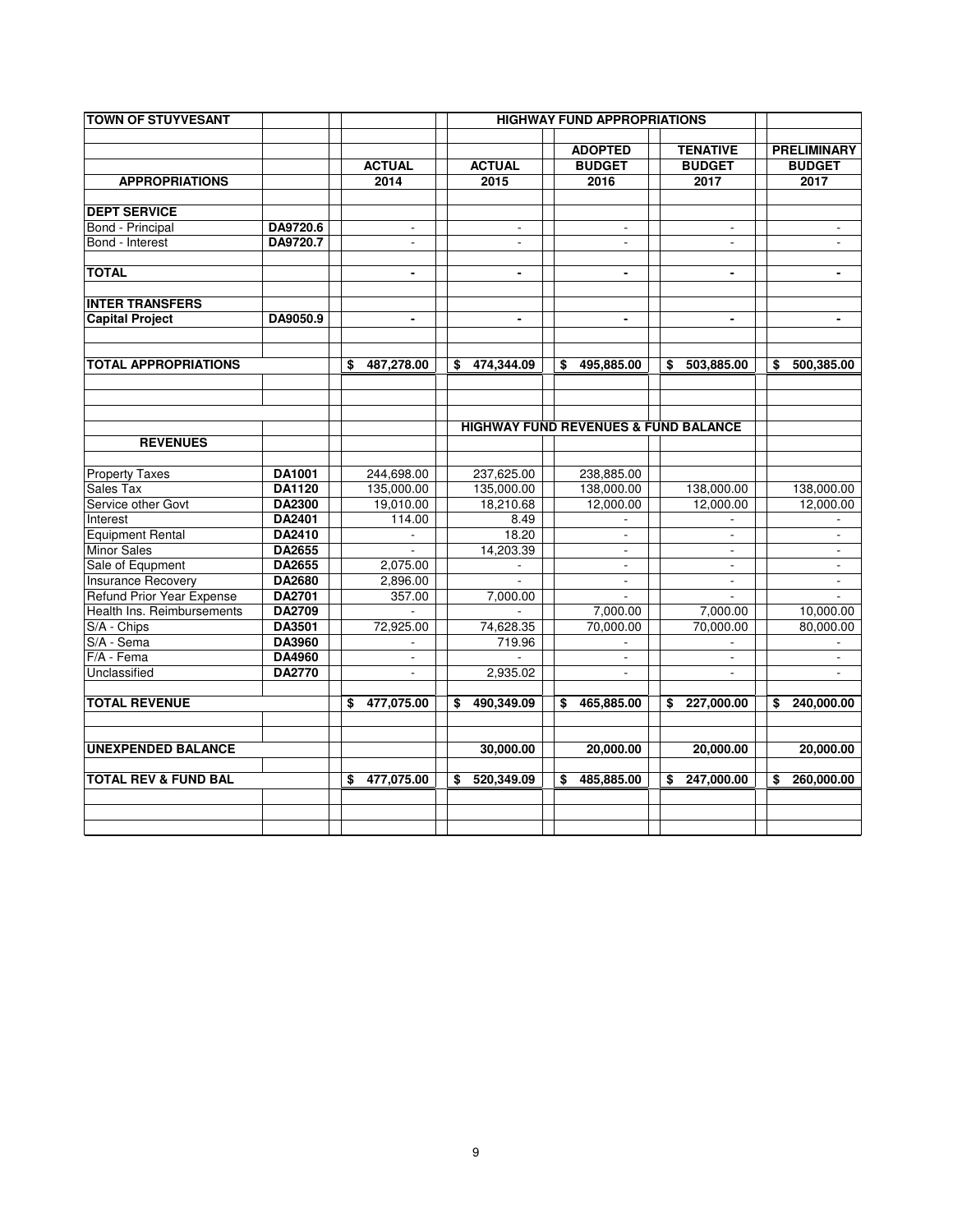| <b>TOWN OF STUYVESANT</b> |               |                             |                 | <b>STUYVESANT LIGHTING DISTRICT</b>          |                                 |                    |    |                                     |
|---------------------------|---------------|-----------------------------|-----------------|----------------------------------------------|---------------------------------|--------------------|----|-------------------------------------|
|                           |               |                             |                 |                                              |                                 |                    |    |                                     |
|                           |               | <b>ACTUAL</b>               | <b>ACTUAL</b>   | <b>TENTATIVE</b><br><b>BUDGET</b>            | <b>ADOPTED</b><br><b>BUDGET</b> |                    |    | <b>PRELIMINARY</b><br><b>BUDGET</b> |
| <b>APPROPRIATIONS</b>     |               | 2014                        | 2015            | 2016                                         |                                 | 2016               |    | 2017                                |
|                           |               |                             |                 |                                              |                                 |                    |    |                                     |
| <b>LIGHTING DISTRICT</b>  |               |                             |                 |                                              |                                 |                    |    |                                     |
| Contractual               | SL5182.4      | \$<br>$\blacksquare$        | \$<br>10,973.27 | \$<br>$\blacksquare$                         | \$                              | 10,500.00          | \$ | 11,000.00                           |
|                           |               |                             |                 |                                              |                                 |                    |    |                                     |
|                           |               |                             |                 |                                              |                                 |                    |    |                                     |
| <b>REVENUES</b>           |               |                             |                 | <b>ESTIMATED REVENUES &amp; FUND BALANCE</b> |                                 |                    |    |                                     |
|                           |               |                             |                 |                                              |                                 |                    |    |                                     |
| <b>Property Taxes</b>     | <b>SL1001</b> | $\blacksquare$              | 8,700.00        | $\blacksquare$                               |                                 | 10,500.00          |    | 11,000.00                           |
| Interest                  | <b>SL2401</b> | $\overline{\phantom{a}}$    |                 | $\blacksquare$                               |                                 |                    |    |                                     |
|                           |               |                             |                 |                                              |                                 |                    |    |                                     |
| <b>TOTAL</b>              |               | $\blacksquare$              | 8,700.00        | $\blacksquare$                               |                                 | 10,500.00          |    | 11,000.00                           |
| <b>UNEXPENDED BALANCE</b> |               |                             | 1,000.00        |                                              |                                 |                    |    |                                     |
|                           |               | $\blacksquare$              |                 | $\blacksquare$                               |                                 | $\blacksquare$     |    | ÷                                   |
| <b>TOTAL</b>              |               | \$<br>$\blacksquare$        | \$<br>9,700.00  | \$<br>$\blacksquare$                         | \$                              | 10,500.00          | \$ | 11,000.00                           |
|                           |               |                             |                 |                                              |                                 |                    |    |                                     |
|                           |               |                             |                 |                                              |                                 |                    |    |                                     |
|                           |               |                             |                 |                                              |                                 |                    |    |                                     |
|                           |               |                             |                 | <b>STUYVESANT FALLS LIGHTING DISTRICT</b>    |                                 |                    |    |                                     |
|                           |               |                             | <b>FINAL</b>    | <b>TENTATIVE</b>                             |                                 | <b>PRELIMINARY</b> |    | <b>PRELIMINARY</b>                  |
|                           |               | <b>ACTUAL</b>               | <b>BUDGET</b>   | <b>BUDGET</b>                                |                                 | <b>BUDGET</b>      |    | <b>BUDGET</b>                       |
| <b>APPROPRIATIONS</b>     |               | 2014                        | 2015            | 2016                                         |                                 | 2016               |    | 2917                                |
|                           |               |                             |                 |                                              |                                 |                    |    |                                     |
| <b>LIGHTING DISTRICT</b>  |               |                             |                 |                                              |                                 |                    |    |                                     |
| Contractual               | SL5182.4      | \$<br>$\blacksquare$        | \$<br>9,872.55  | \$<br>$\blacksquare$                         | \$                              | 9,500.00           | \$ | $\blacksquare$                      |
|                           |               |                             |                 |                                              |                                 |                    |    |                                     |
|                           |               |                             |                 | <b>ESTIMATED REVENUES &amp; FUND BALANCE</b> |                                 |                    |    |                                     |
| <b>REVENUES</b>           |               |                             |                 |                                              |                                 |                    |    |                                     |
|                           |               |                             |                 |                                              |                                 |                    |    |                                     |
| <b>Property Taxes</b>     | <b>SL1001</b> | $\blacksquare$              | 8,000.00        | $\blacksquare$                               |                                 | 9,500.00           |    | 10,000.00                           |
| Interest                  | <b>SL2401</b> | $\sim$                      | $\sim$          | $\mathcal{L}$                                | Ι                               |                    |    | $\blacksquare$                      |
|                           |               |                             |                 |                                              |                                 |                    |    |                                     |
| <b>TOTAL</b>              |               | $\blacksquare$              | 8,000.00        | $\blacksquare$                               |                                 | 9,500.00           |    | 10,000.00                           |
| <b>UNEXPENDED BALANCE</b> |               | $\mathcal{L}^{\mathcal{A}}$ | 500.00          | $\mathbb{L}^2$                               |                                 | $\blacksquare$     |    | $\blacksquare$                      |
|                           |               |                             |                 |                                              |                                 |                    |    |                                     |
| <b>TOTAL</b>              |               | \$<br>$\blacksquare$        | \$<br>8,500.00  | \$<br>$\blacksquare$                         | \$                              | 9,500.00           | \$ | 10,000.00                           |
|                           |               |                             |                 |                                              |                                 |                    |    |                                     |